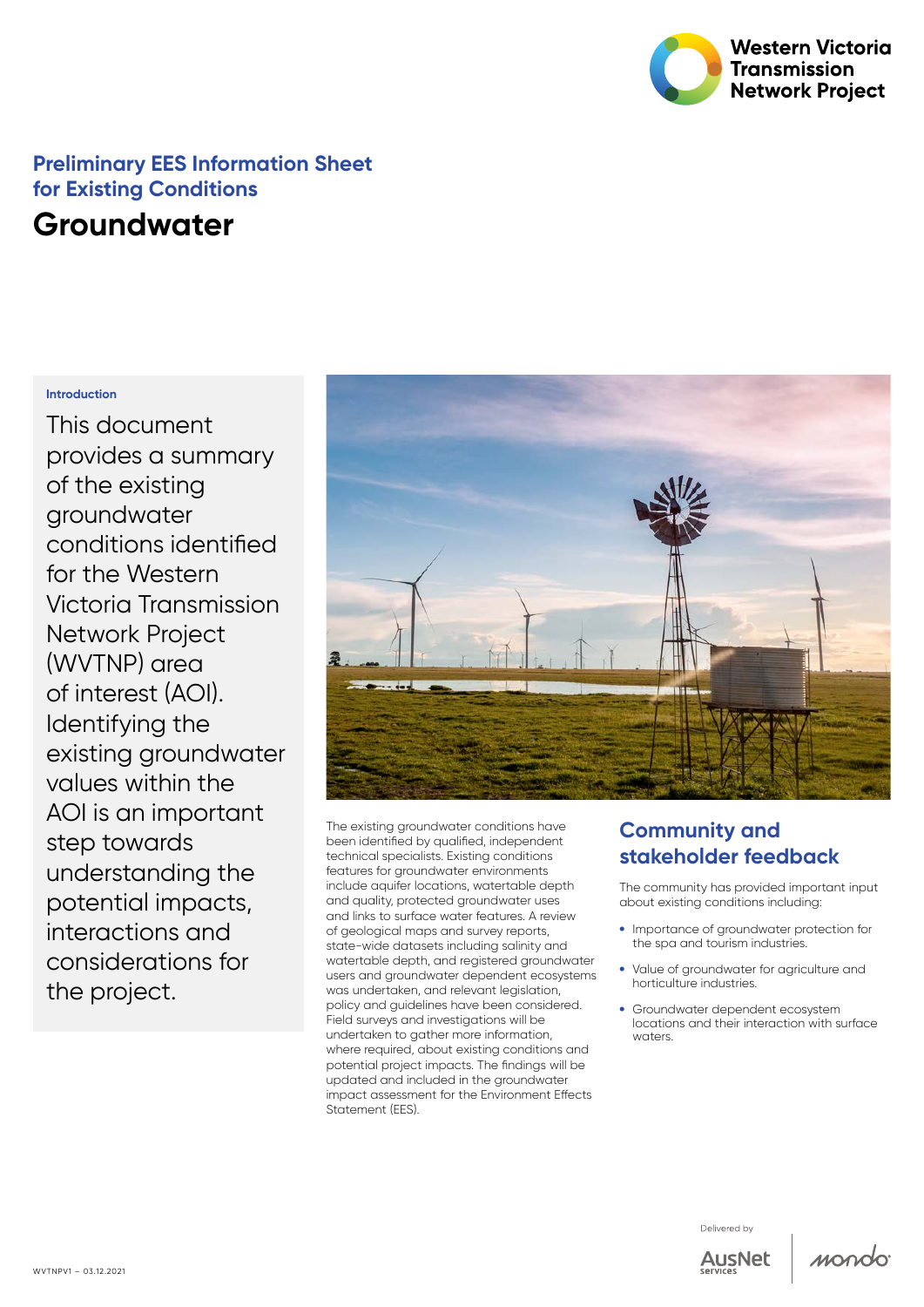

Western section of the AOI depth to water table (Data source: Water level, 2021)

#### **About groundwater**

Groundwater refers to water located beneath the earth's surface. Groundwater is rainfall that has seeped through the ground and become stored in porous soils and rocks, the spaces between soil and rocks or in fissures and fractures in the rock itself. Groundwater plays an important role in sustaining aquatic and terrestrial ecosystems (springs, rivers, wetlands, and vegetation), irrigation bores, agricultural and industrial uses. 'Groundwater receptors' is a term used to encompass groundwater users and groundwater dependent ecosystems.

Soils and rocks that receive, store and transmit large quantities of groundwater are known as aquifers. Aquifers can be recharged with water from rainfall or other surface water e.g., lakes and waterways. Unconfined (surficial) aquifers have no confining layer over them and readily interact with aboveground environments and surface water. The watertable refers to the upper surface of an unconfined aquifer. Confined aquifers have relatively impermeable rock or clay over them that limits groundwater movement into or out of the aquifer.

#### **Protected groundwater uses**

Groundwater is protected under the State Environment Protection Policy (Waters) / Environment Reference Standard. Protected uses for groundwater vary depending on the groundwater salinity in that location, measured in total dissolved solids. The protected uses or values are:

- Water dependent ecosystems and species.
- Potable water supply.
- Potable mineral water supply.
- Agriculture and irrigation irrigation and stock watering.
- Industrial and commercial.
- Water based recreation primary contact.
- Traditional Owner cultural values.
- Buildings and structures.
- Geothermal properties.

#### **Western section of AOI – Bulgana to North Ballarat**

Aquifers in this area include: unconfined aquifers associated with creeks and rivers and in direct hydraulic connection to surface water; the Newer Volcanics aquifer; and bedrock aquifers.

The expected depth to the watertable varies from less than 5m to greater than 50m across the area, with the majority between 5 and 20m. A shallow watertable (less than 5m) is likely to correspond with valleys and surface water. A deeper watertable is associated with outcropping bedrock in areas of high elevation. Watertable salinity is expected to vary from less than 500 to 3,500mg/L total dissolved solids. Based on this salinity level, groundwater in this section of the AOI varies from segment A1 to C in the Environmental Reference Standard, meaning the majority of uses are protected in most areas. In some areas the water is not considered potable or suitable for irrigation.

Almost all major surface water features are classed as having a high potential for groundwater dependence in the National Atlas for Groundwater Dependant Ecosystems<sup>1</sup>. Scattered areas of vegetation, mostly along drainage lines, are listed as having a moderate potential for groundwater dependence. There are several registered and licensed stock and domestic groundwater users in this section of the AOI. The majority of groundwater users are within the Loddon Groundwater Catchment, where groundwater extraction is managed under the Loddon Highlands Water Supply Protection Area. Groundwater bores in the area primarily target the Newer Volcanics aquifer because it's shallower and less saline.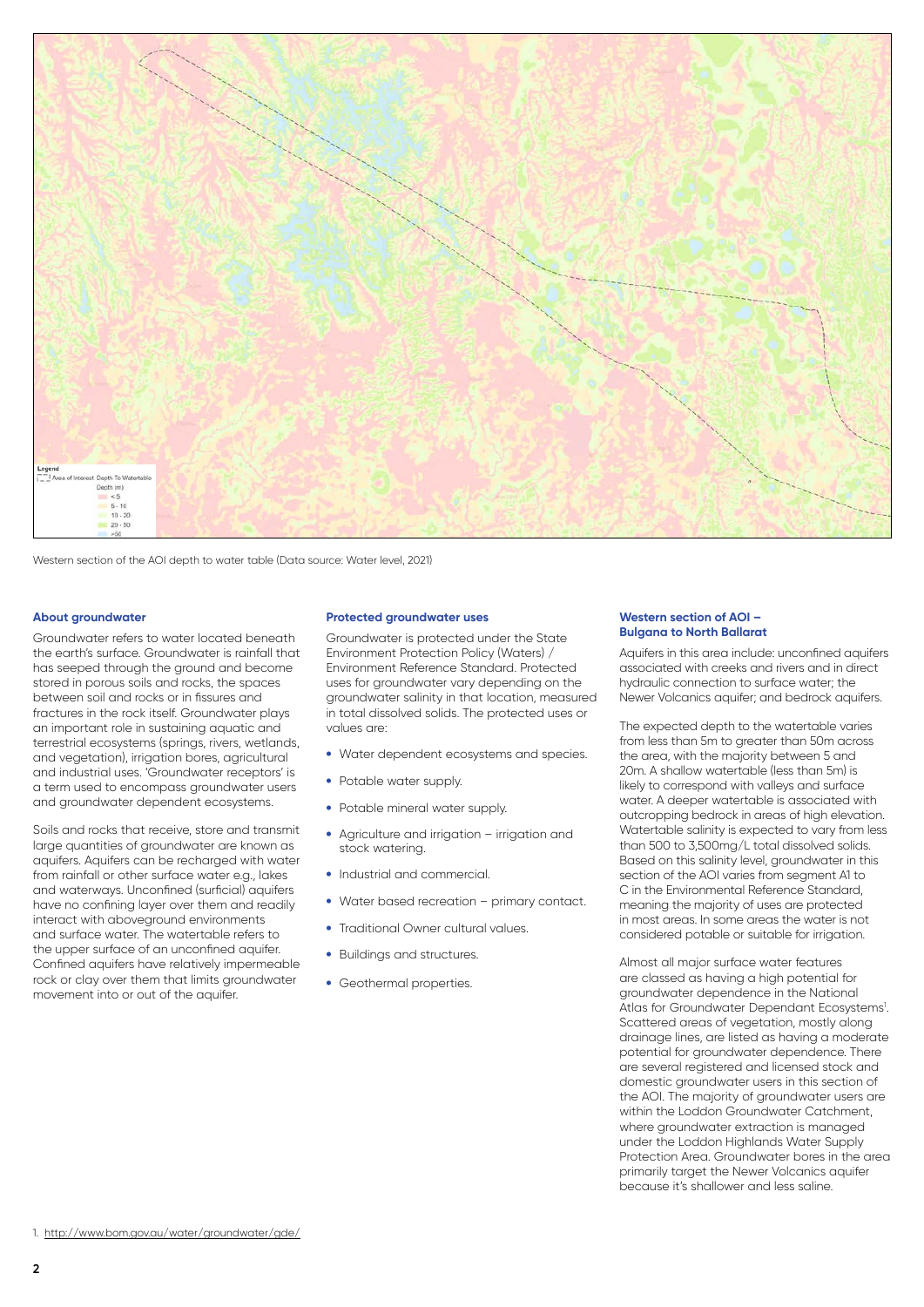

Eastern section of the AOI depth to water table (Data source: Water level, 2021)

#### **Eastern section of the AOI - Ballarat to North Sydenham**

Aquifers in this area include: unconfined aquifers associated with drainage lines; the Newer Volcanics, Older Volcanics and Werribee Formation aquifers; and bedrock aquifers.

Similar to the western section of the AOI, the expected depth to the watertable varies from less than 5m to greater than 50m, with the majority between 5 and 20m. A shallow watertable (less than 5m from the ground surface) is likely to correspond with the shallow plains of the Newer Volcanics and alluvial layers associated with rivers and creeks. A deeper watertable is associated with outcropping bedrock in areas of high elevation. Watertable salinity is expected to vary from less than 500 to 13,000mg/L total dissolved solids, which is higher than in the western section. Based on this salinity level, groundwater in this section varies from segment A1 to F in the Environmental Reference Standard, meaning all uses are protected in some areas. Potable uses are however limited to the Loddon Highlands and Bungaree Groundwater Management Areas.

Almost all major surface water features are classed as having a high potential for groundwater dependence in the National Atlas for Groundwater Dependant Ecosystems. Scattered areas of vegetation, mostly along drainage lines, are listed as having a moderate potential for groundwater dependence. There are several registered and licensed stock and domestic groundwater users in this section of the AOI, the majority of which are within the Bungaree Groundwater Management Area due to the fresher water (<1,000 mg/L total dissolved solids).